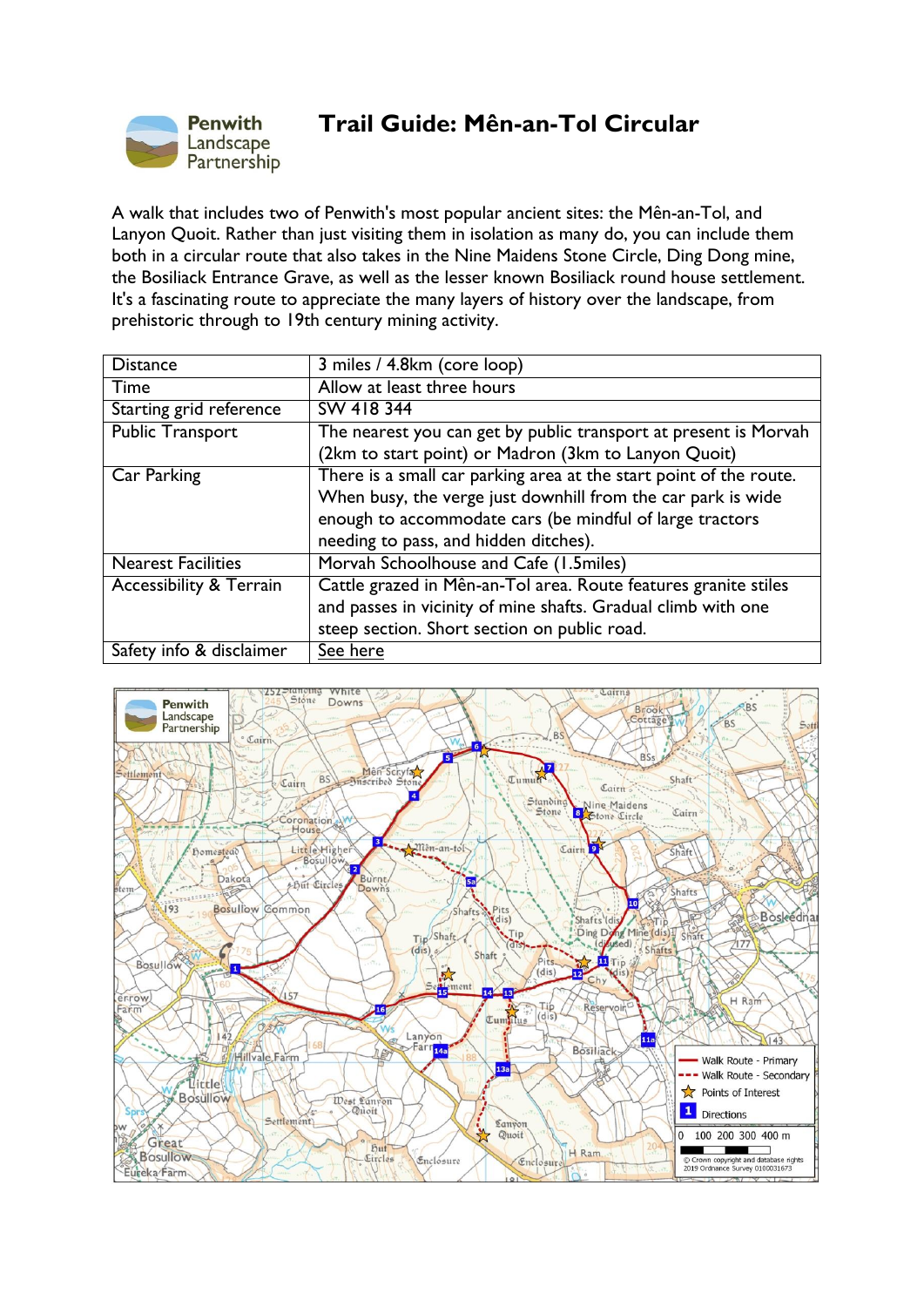## **Route Instructions**

- **1.** Starting from the roadside parking area by Bosullow, go through the gate and follow up the track.
- **2.** The track passes by the farm buildings and field systems of Little Higher Bosullow. Continue heading up the lane.

*Little Higher Bosullow and Coronation House - a farmstead established on the edge of the moor in the early 20th Century, before the 1908 Ordnance Survey; the "Coronation" likely to have been that of Edward VII (West Penwith Surveys). The lane, although much older, has been given the same name. There are Bronze Age Hut Circles within the fields, suggesting the area had been occupied for much longer.* 

**3.** At this point, cross the stone stile in the hedge on your right, and walk a short way across the moorland to the Mên-an-Tol. Retrace your steps to the lane, or see 3a for a shorter loop from here.

*Late Neolithic / Early Bronze age (2500-1500BC) - a holed stone, two upright stones and further fallen stones; the remains of a stone circle. [See CASPN page for more information.](https://www.cornishancientsites.com/ancient-sites/men-an-tol/)*

**3a** The footpath continues from the Mên-an-Tol, crossing a small stream then gradually climbing up towards Greenburrow Engine House (point 10).

*The line of the Public Right of Way that crosses the moor here, as mapped in green dashes on the Ordnance Survey, appears to be a very old line and no longer in active use. The "used" line is slightly further to the south, and appears on the OS as a small black dashed line.*

**4.** Continuing up Coronation Lane, at this point, look through the field opening to your left, to the Mên Scryfa.

*Mên Scryfa - a 6ft Bronze Age standing stone, with a 5th or 6th century AD inscription on the northern face. [See CASPN page for more](https://www.cornishancientsites.com/ancient-sites/men-scryfa-standing-stone/) information.*

**5.** Here the lane opens out. Continue straight ahead along the track. On your right, is a Penwith-type field gate; for a small detour to visit Fenton Bebibell Well, go through this gate Otherwise, carry on to the crossing of tracks up ahead.

*The track forking back to the left at this point, into "Jeraw Lane" . It is considered to be part of the route of the Tinners' Way. Probably a contraction of "*Hewcherow*", being the name of a croft recorded to the north c. 1841. Likely* hewos, havos*, "shieling, summer pasture" +*  erow *"acre" (Craig Weatherhill)*

**6.** At the junction, go straight across, ignoring the trackways branching left and right. Ahead, just off the east side of the crossing is a low flat stone set into the ground; this is the Four Parishes stone. Past this, the path forks; the left fork is the line of the Tinners' Way, while the right hand path climbs the small hill ahead and onto the main ridge of Nine Maidens Common. Take this right hand path.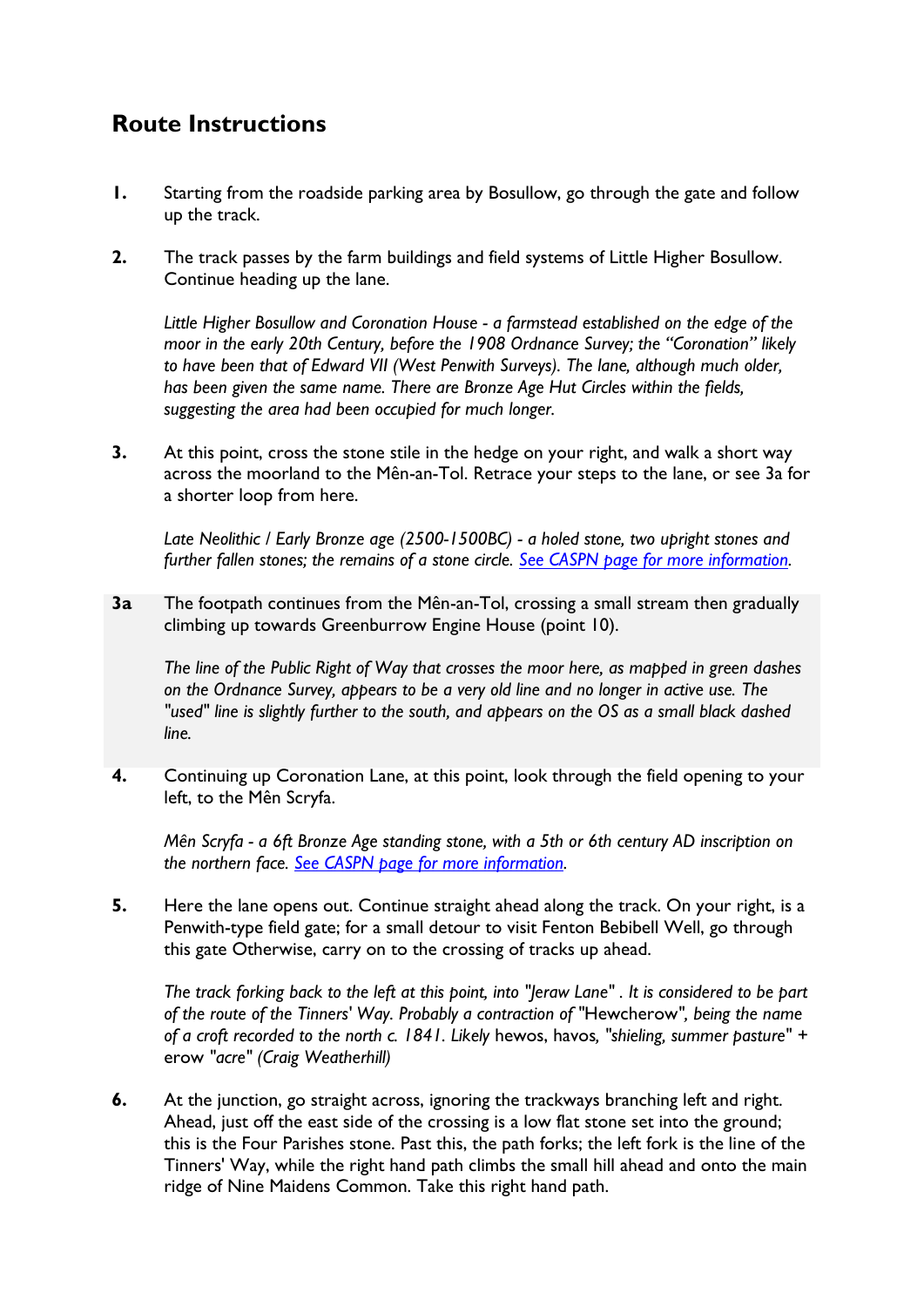*The Four Parishes Stone, or Men Crows (men, "stone" + crows, "cross"). An elongated natural boulder with a small incised cross, which marked the meeting point of four ecclesiastical parishes (CW).*

*The track heading up to the left (north) is the drove road heading over the ridge between the visually prominent Carn Galva, and the less so, but slightly higher, Watch Croft.*

*The path climbing onto the common is short, but deeply gullied and steep in parts - watch your footing!*

**7.** As the path levels out onto the broad ridge, look for a low cairn on the summit immediately to your right, well worth stopping to admire the view. Continue along the now broad path across the ridge, south towards the stone circle.

*A set of raised Bronze Age cairns all appear aligned to Carn Galva. Perhaps intentionally placed, as a platform on which groups of people could appreciate important landscape features (West Penwith Surveys)*

*A fantastic area of moorland habitat; In winter time, a chance that Hen Harriers and Short Eared Owls might be in the area. Look for abundance of yellow Tormentil flowers on the heath in summer; and the rare Tormentil Mining Bee Andrena Tarsata*

**8.** Take some time to stop at the Nine Maidens Stone Circle, just to the left of the path at this point. When ready, return to the path heading south.

*Bronze Age stone circle; the two largest stones placed so that they frame the outcrop of Carn Galva when viewed from the centre of the circle (West Penwith Surveys) [See CASPN](https://www.cornishancientsites.com/ancient-sites/boskednan-nine-maidens/)  [page for more information](https://www.cornishancientsites.com/ancient-sites/boskednan-nine-maidens/)*

**9.** There is another Bronze Age barrow, this one obviously kerbed, just off to the left of the main path. Once ready, continue along the main path. More of Mounts Bay becomes visible as you proceed. The path crosses a couple of field boundaries, before ultimately coming out onto the Ding Dong Track.

*Coming into the heavily mined landscape around Ding Dong. Avoid straying from the established paths, there are many pits and holes hidden under the heather and gorse.*

- **10.** Upon reaching the main track, turn right and follow the track, heading towards the obvious landmark of Greenburrow Engine House.
- **11.** Shortly before the engine house, you reach a large junction of tracks. It's useful to orientate yourself at this point! Take the smaller path that heads past the left of the engine house.

*Ding Dong Mine, an extensive mining area, worked during the 19th Century, but believed to be much older. Greenburrow Engine House, built in 1865, is a fantastic viewpoint from which to see the surrounding mined landscape and beyond.*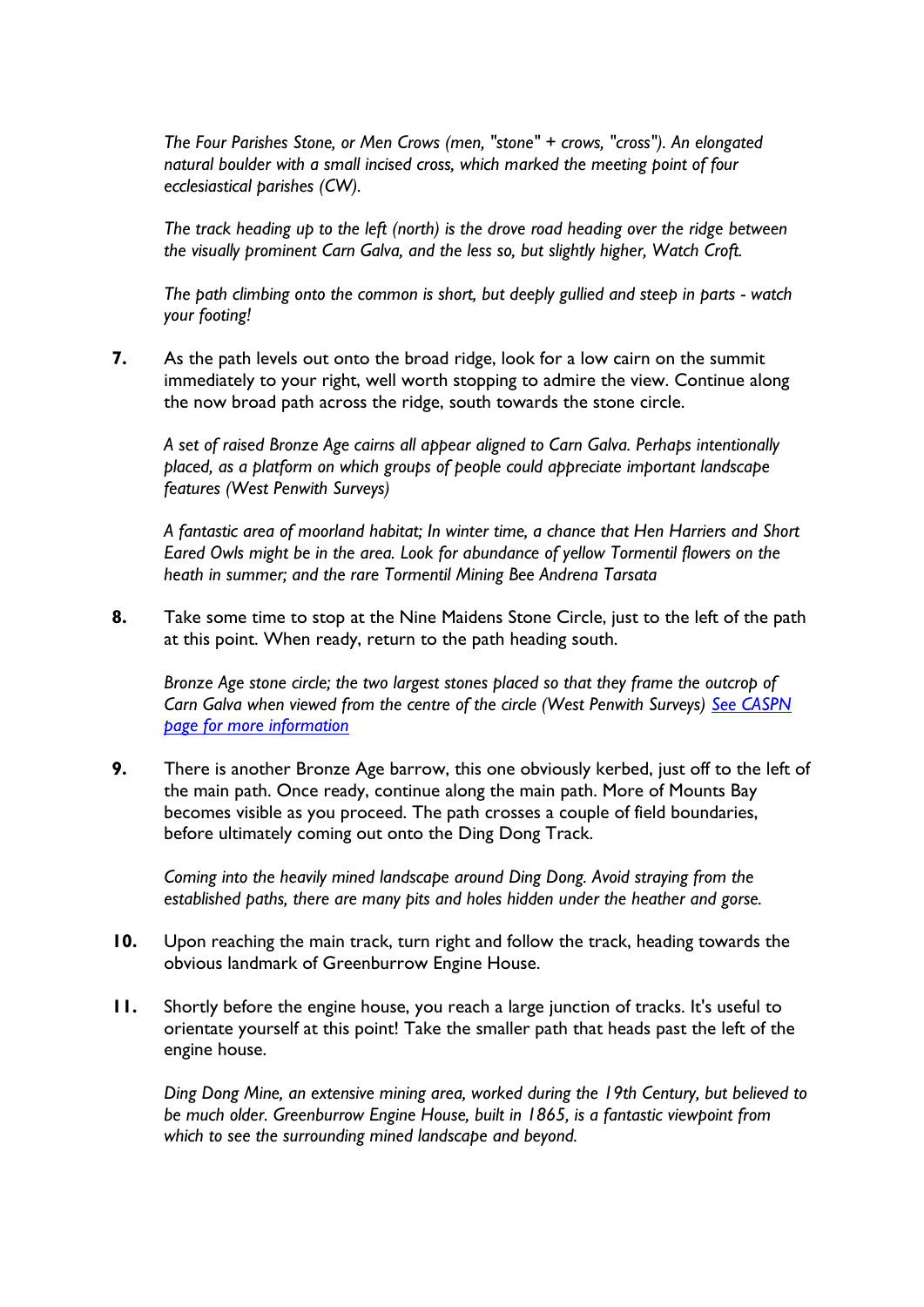**11a.** From point 11, the built track continues south off the moor, down a narrow and clearly very old lane, and onto the road near Bosiliack Farm. There is a parking space at this point, which can be used as an alternate start/finish point for this walk.

*Bosiliack Menhir - a standing stone in the hedge in the lane here, backing onto the reservoir. Clearly visible on the left of the lane walking up from the parking spot.*

- **12.** Just below the engine house, a public footpath line leaves the track, crosses a stile, and heads downhill to the west through an undulating landscape of mine spoil and pits. Follow the footpath to the gate and stile at the bottom, and cross over.
- **13.** Over the stile, there is a junction of paths. Straight ahead leads towards the Bosiliack Settlement. To the left, a path crosses the moor to Lanyon Quoit. A short way down this left hand path is the Bosiliack Entrance Grave - worth visiting either way you take.

*Bosiliack Entrance Grave - an entrance grave or chambered tomb, dating from the Neolithic Period (3000-2500 BC). [See CASPN page for more information.](https://www.cornishancientsites.com/ancient-sites/1851/)*

**13a.** The left hand path from (13) meanders down the edge of some rough ground, before opening on the edge of a large flat area of bogland. A boundary hedge skirts the edge of the bog; the path follows around the outside of this hedge, before crossing through it, then ascends gently to Lanyon Quoit.

*Probably the best known of West Cornwall's prehistoric monuments - but also one of the least authentic, having been re-erected incorrectly in the early 19th century. [See CASPN](https://www.cornishancientsites.com/ancient-sites/lanyon-quoit/)  [page for more information.](https://www.cornishancientsites.com/ancient-sites/lanyon-quoit/)*

*The Quoit is right next to the road, and many people that visit it do so from the road, rarely exploring further into the landscape from this point. This trail guide shows some of the many options for exploring the wider area.*

- **14.** Continuing straight from (13), after a short way the wide path bends to the left, and a timber gate in the fence in front of you just off the bend. Go through the gate, and out onto a much rougher area of moorland. The public footpath line heads straight down the hill.
- **14a.** Instead of going through the gate, you can head straight out to the road by carrying along the path after it bends to the left, and follow it as it loosely hugs the field boundary on the right. You come to a gate into a narrow lane - at the end of the lane, you reach the road just above Lanyon Farm. To return to the start, turn right and follow the road.

*\*\*\*Until the public footpath at point 16 is improved, we recommending using this route to return to the road\*\*\**

**15.** At this point, notice a low boundary hedge heading off to the right. Follow a rough path on the near side of this hedge a short way, to come to the settlement of Bosiliack.